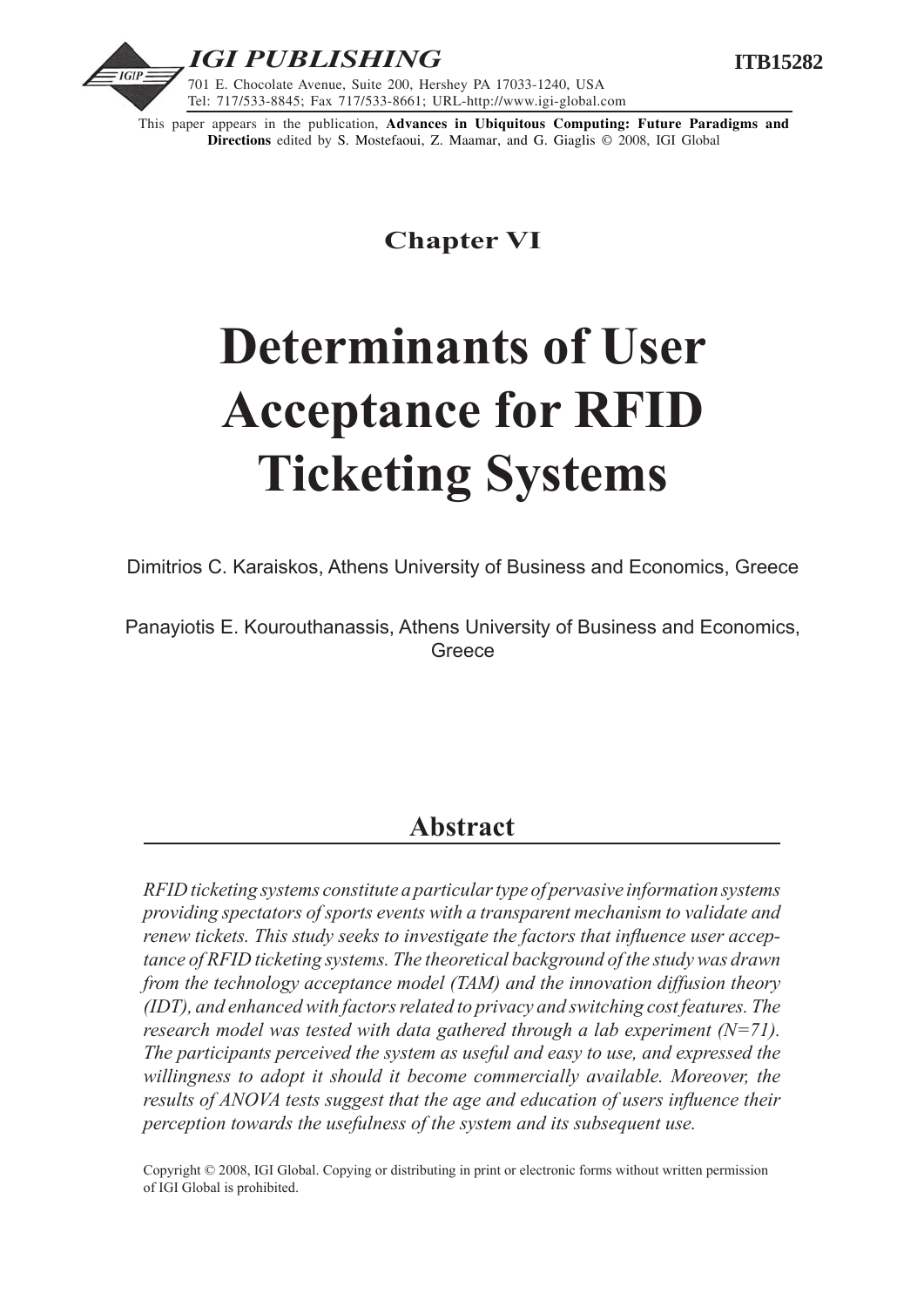# **Introduction**

The advent of mobile and wireless technologies such as Wi-Fi, ZigBee (Geer, 2006), and RFID (Smith & Konsynski, 2003) have inspired new research fields that challenge our existing view of Information Systems (IS) and their use by envisioning new ways of interacting with them away from the boundaries imposed by the desktop computer. The gradual miniaturisation of electronic components, the massive reduction of their production and operation costs, and their ability to communicate wirelessly, contributed to the design and development of systems that are capable of being embedded in objects, places, and even people (Roussos, 2006). Information Systems scholars have named this new phenomenon using such terms as *nomadic computing* (Lyytinen & Yoo, 2002), *ubiquitous computing* (Weiser, 1993), and *pervasive computing* (Saha & Mukherjee, 2003). These terms share the common denominator that Information Technology pervades the physical space, operates in the periphery of humans' world, and supports a variety of applications and services in a context-aware and passive manner. Birnbaum (1997) identified these novel characteristics in the IS discipline by defining a new IS class entitled *pervasive information systems (pervasive IS)*.

Pervasive IS may support both personal and business activities. Kourouthanassis and Giaglis (2006) provide a taxonomy of pervasive IS and their features by identifying four pertinent application types--personal, domestic, corporate, and public. Personal pervasive IS rely on wearable hardware elements to provide a fully functional computing experience on the direct periphery of the user. Typical examples include biomedical monitoring systems (Jafari, Dabiri, Brisk, & Sarrafzadeh, 2005), human detection systems (Smith et al., 2005), and remote plant operation systems (Najjar, Thompson, & Ockerman, 1997). Domestic pervasive IS primarily automate tasks that otherwise require human supervision in the household (e.g., heating and lightning control, monitoring the home inventory, etc.). Typical examples include MIT's Home of the Future initiative (Intille, 2002) and the Aware Home (Kidd et al., 1999). Corporate pervasive IS may support enterprise-wide activities, such as supply chain management (e.g., warehouse management (Prater, Frazier, & Reyes, 2005)), workforce management (e.g., sales force automation (Walters, 2001)) and office support (Churchill, Nelson, & Denoue, 2003; Greenberg & Rounding, 2001), and customer relationship management (Kourouthanassis, 2004). Finally, public pervasive IS may provide interactive environments in public places. Examples include wireless museum guides (Hsin & Liu, 2006) and mobile information devices in hospitals (Xiao, Lasome, Moss, Mackenzie, & Faraj, 2001) to name a few popular applications.

RFID ticketing systems fall under the umbrella of public pervasive IS by providing spectators of sports events with a technology-augmented method for renewing and validating their tickets. The underlying technology is radio-frequency identification

Copyright © 2008, IGI Global. Copying or distributing in print or electronic forms without written permission of IGI Global is prohibited.